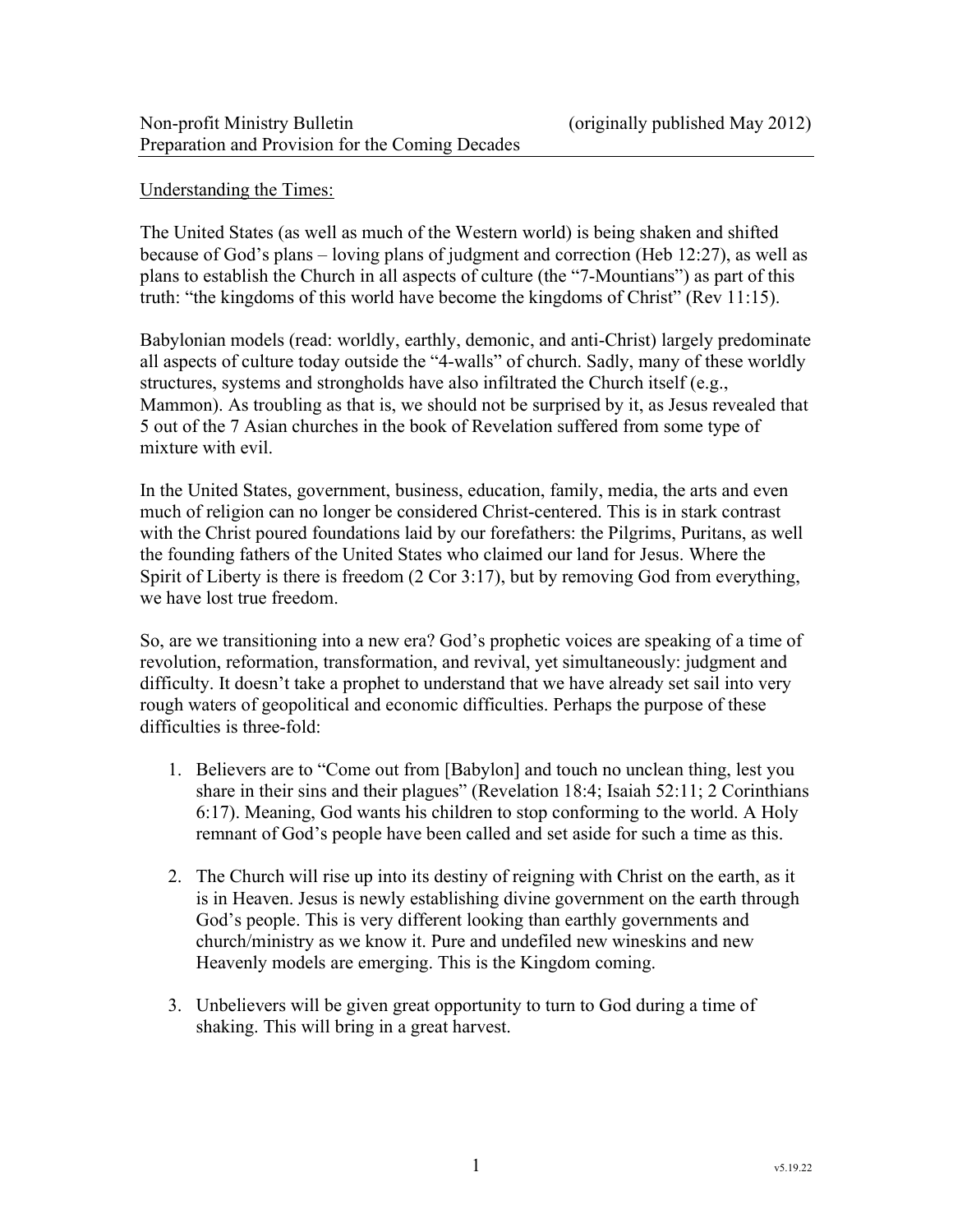### Impact on Non-Profit Ministries:

The issue for most non-profit ministries today is that they are largely dependent on income streams derived from benefactor's employment and investment income operating in the very economic systems coming under judgment (i.e., Wall Street and the U.S. economy). Thus, non-profit income streams are under downward pressure. This will continue and get worse.

Commerce and finance today clearly have the hallmarks of Harlot Babylon (read Revelation 18), and irrespective of your eschatology, God never intended His people to be enslaved by sin and demonic strongholds forever (examples abound in the bible: Exodus from Egypt, Departing Babylonian Captivity, etc.) Make no mistake: demonic structures and strongholds have been authorized and erected through the sin of man's: pride, selfish ambition, man pleasing, materialism, greed, and fear. These systems, structures, and strongholds (Mammon, Debt, Political Correctness, etc.) have enslaved God's people.

God prophetic plan is to "set the captives free" and thus set His children free from the balls and chains of our slavery (slavery to debt, career, consumerism, self-centeredness, self-help, self-promotion, worldly mindsets, and income derived from same). As discussed above, God's plan revealed through His prophets is to do this through a period of storms, trials and difficulty - a type of reaping what we have sown as we have actively pushed God away (and therefore his protection) in many aspects of life and culture.

Dr. Roberto Miranda (senior pastor Congregation Lion of Judah Boston) recently put it well: "like a boxer 'softens up' his opponent with a series of body blows, God is softening his people/Church up from pride, arrogance, and stubbornness before they are open and willing to receive and obey His will." (Paraphrased from NE Seismic Shift September 2011).

# New Models

So, under such a scenario, what must God-fearing ministries do? In a word, trust God fully and keep an open mind and heart to new ways / new wineskins. Specifically, be prepared to embrace new models of finance and provision. God will always provide for his own, but not necessarily how it is done today, was done in the past, how we expect, or even how we demand.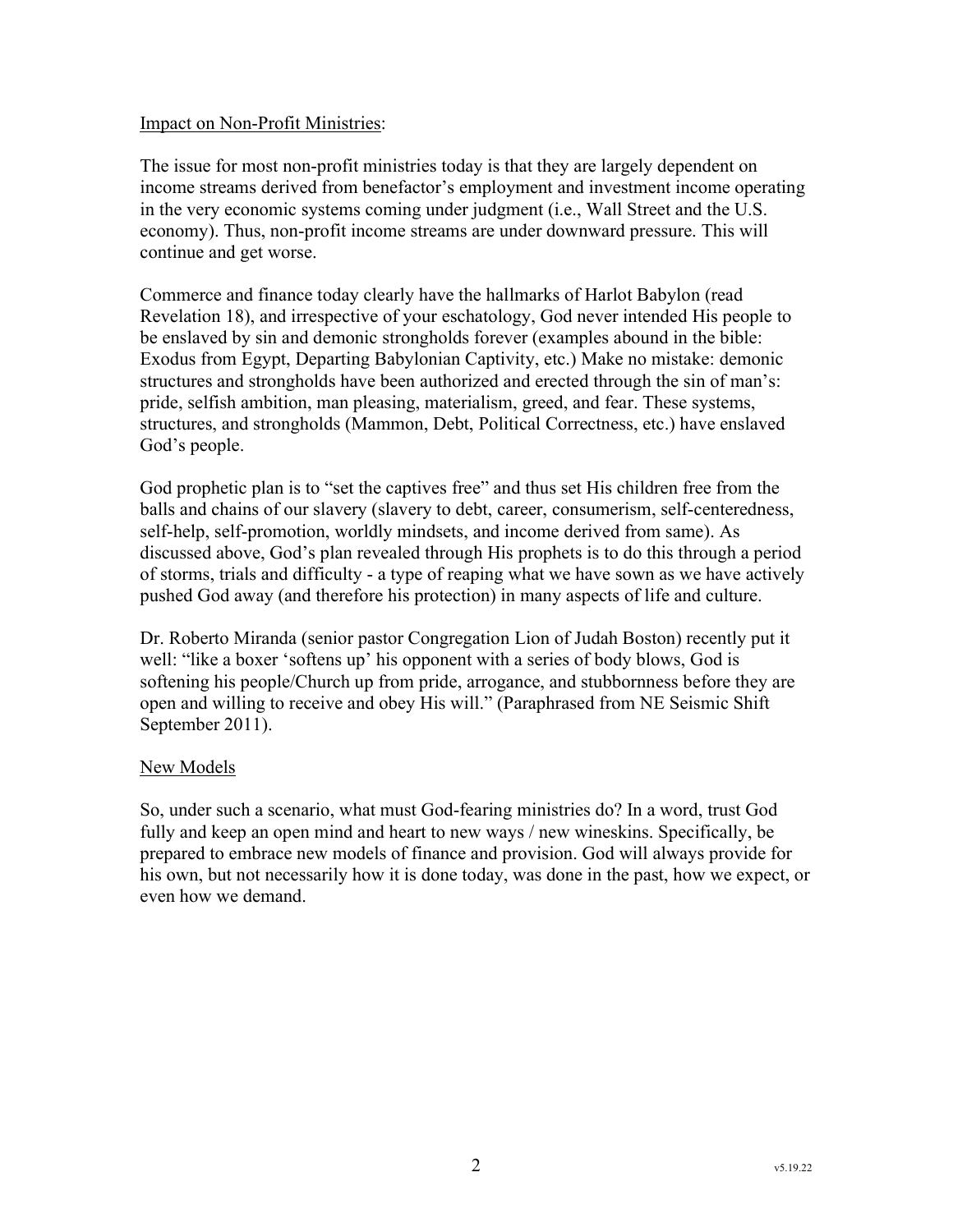But what will that look like? While not yet fully revealed, here is a sense and understanding of some of its attributes:

- 1. Ministries will be partnered with, or become a part of, an emerging branch of the Church called to "transfer wealth". Such true wealth (eternal treasures) ultimately being measured in people, but specifically including temporal resources. These transfer agents will be pure hearted and called like Joseph was to Israel in Goshen during a time of famine in Egypt (Gen 45). A "new breed" of businesspeople, led by the Spirit and given new Kingdom models of commerce and finance to "transfer wealth" into the Kingdom, creating Storehouses for times of famine.
- 2. These emerging business models will also be a form of ministry. Establishing a Kingdom economy of giving and receiving for Kingdom advancement, rather that on an economy of "making money" driven by fear and greed. This new breed of businesspeople will not be conformed to, nor enslaved by, the world's business practices and financial systems or constraints. Instead, they carry a mandate to "set the captives free" in the business realm itself, establishing marketplace churches and Christian community. These saints will also partner with other ministries to be a type of supply-line, providing resources. They will operate by the Spirit of God under their own free will rather than being allured, cajoled or guilt-tripped into donations. In fact, such tactics will get in the way of the new Holy thing God is doing. Look for divine connections and relationships in the time to come.
- 3. Some non-profits may become businesses as well or have branches of their ministry adopting similar models of commerce. Paul modeled some of this by making tents so as not to be a stumbling block to the Corinthian's idolatry of silver and gold (Acts 20:33) and (maybe more importantly) because Paul knew that it was better to give than receive (Acts 20:35). Lines will start to blur (nonprofits and businesses) as Kingdom businesses do good, help others and put God's business before profit. Likewise, non-profit ministries will become freed from dependency on Mammon. Also, tax-exempt status for non-profits (i.e., tax deductibility of donations) may not continue in the days to come.
- 4. The key is being truly God-sufficient instead of donor dependant. Non-profits must be open to God bringing provision in new and alternative ways. Historically, God has provided resources to His people without using money at all – manna in the desert is one example – we must remain open minded. A testimony to this was how George Müller established and ran his ministry (Scripture Knowledge Institution for Home and Abroad - Orphanages) in Ashley Downs, Bristol, England in the  $19<sup>th</sup>$  century. Without asking man for a penny, he relied only on the power of God through prayer. Millions of pounds in value  $(19<sup>th</sup>$  century) were brought to the ministry without a single solicitation of man by man.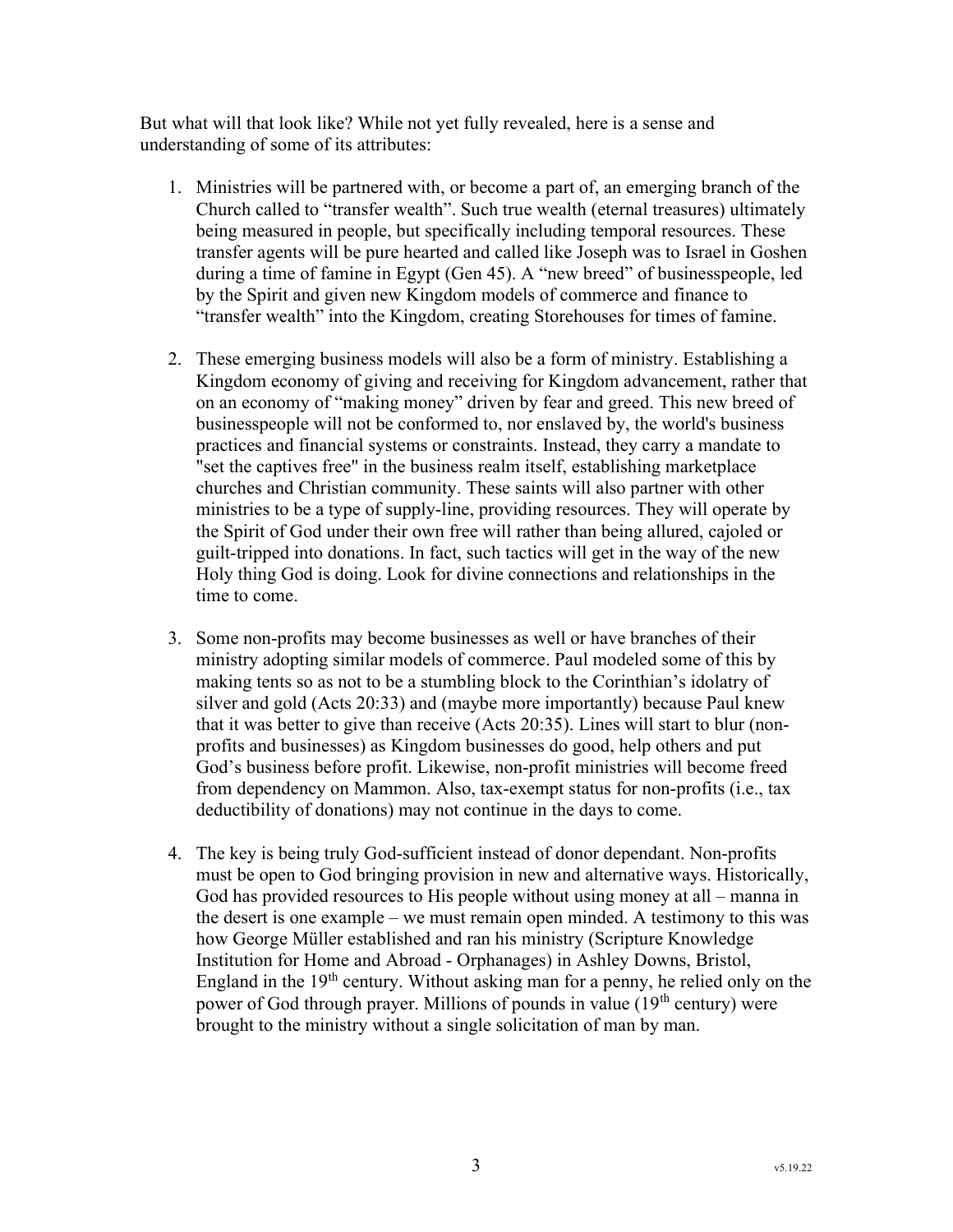# Hypothesis: Worldly Fundraising Not God's Best

Worldly "fundraising" (e.g., gala balls, telethons, etc.) and "marketing" (e.g., manipulating people to give) will be less and less effective during times of famine/judgment as many of these techniques were not conceived in Heaven (you won't find these techniques in Jesus' ministry, for example).

In fact, it is well worth studying the scriptures for how God provided for Jesus, son of man, as well as the Patriarchs, Apostles, and their ministries. There is no evidence of Jesus or any Apostle for that matter, who when they had a personal ministry need, solicited man for help. Instead, they modeled turning to God. How? In Prayer, by putting the Kingdom first, they believed in the promise that all these things (needs) will be added (Matthew 6:33) without worrying about them - and they were.

In scripture, when we do see the Apostles prompting the saints to give, it was to help others, not themselves nor their own ministry endeavors (e.g., Paul raising funds for Judean Jewish believers from the Corinthian Gentiles – 2 Corinthians 8; Agabus' prophesied famine causing the disciples in Antioch to give to Judeans - Acts 11:27).

So, what's the difference between their behavior and the modern non-profit ministry today? At issue is: priorities and giving, receiving, asking.

#### Priorities

The top priority of Jesus and the Apostles was always to do the Father's will. It would be safe to say this was the essence of their "ministry". Based on putting the Kingdom first, Jesus was not at all consumed with his or his own ministries' material or financial needs. It was not a priority of their ministry or their lives. Instead, Jesus exclusively trusted the Father to provide for His and his disciples needs.

That didn't necessarily mean he owned buildings or had the best of living arrangements ("the son of man has no place to lay his head" – Matt 8:20), but it also didn't mean he didn't have nice things or good places to stay (soldiers cast lots for his garment – Matt 27:35; dinner at Zacchaeus' house – Luke 19:5).

The disciples had a money box but notice that Judas oversaw it (and was corrupt in managing it). Note too, that we never read about Jesus trusting in the money box for anything. In fact, we see examples where Jesus specifically instructs the disciples not to use the money box (feeding of the 5000 – John 6:7) but to proceed by faith instead.

Here is a great statement of priority in Jesus' life – John 4:32 – when the disciples were concerned that Jesus hadn't eaten anything, he replies: "I have food to eat which you do not know". His priority was spiritual sustenance, not natural sustenance. Do we feel the same way? This does not deny that natural sustenance was an important theme of Jesus' ministry, especially to non-believers. God provided for this as well. The proper priority of natural needs is itself found in Matthew 6:33 – "seek first The Kingdom of God and His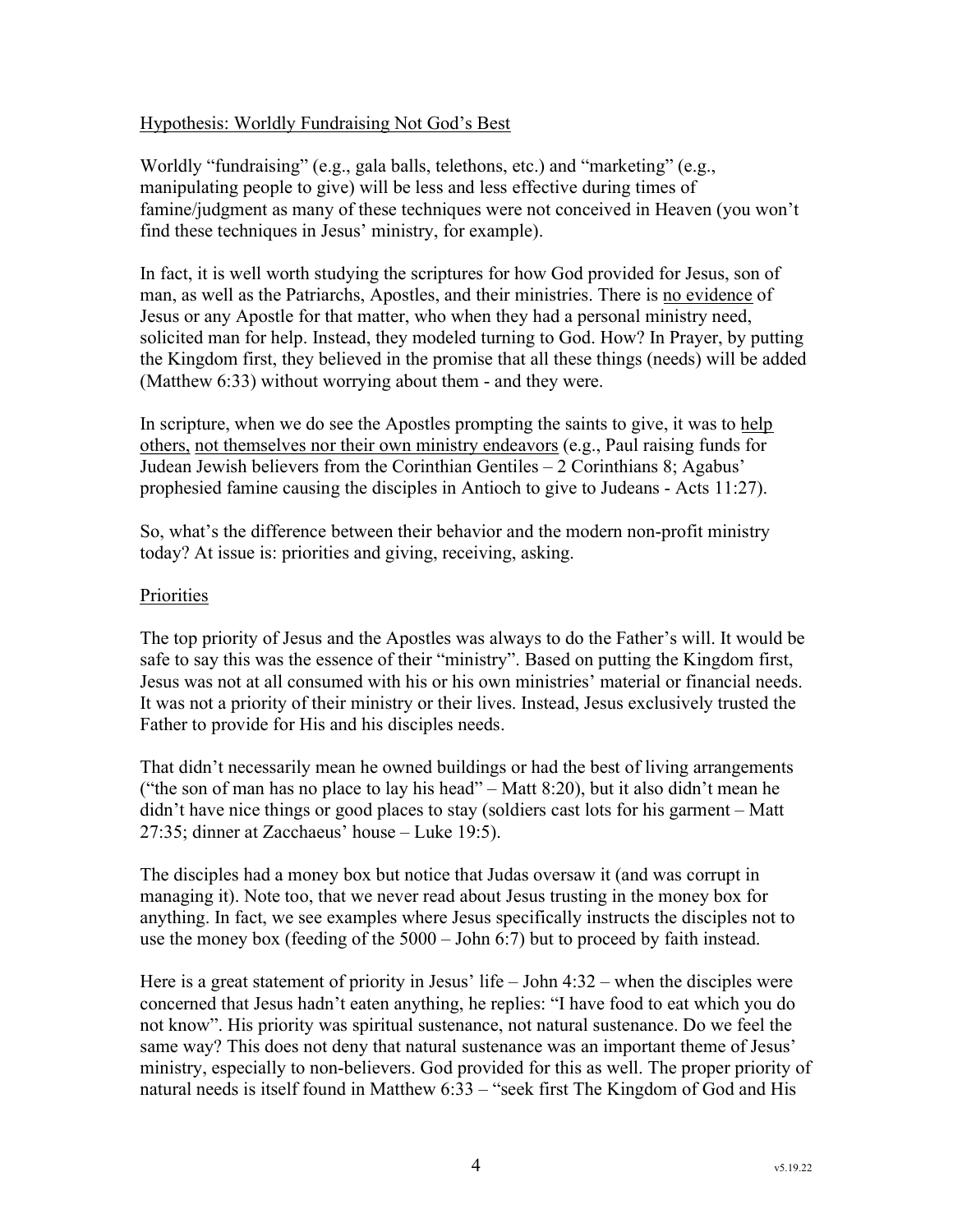righteousness, and all these things shall be added unto you." Trusting God to meet every need follows the priority of putting the Kingdom first by doing the Father's will as top priority. This includes trusting Him by faith and not living in financial fear or worry.

"Man shall not live by bread alone, but by every word that proceeds from the mouth of God" – Jesus. How ironic that we refer to money today as "bread" or "dough".

### Does God Need Help?

We live in a culture of self-reliance and self-promotion. We often hear the phrase bantered about: "God helps those who help themselves". Yet, is it in the bible? Do we need to "help God out" by fundraising, fundraising, fundraising? What is our motivation in doing so? Fear of money running out? Fear of failure? Why do we believe the lie that if we don't work hard enough in the area of fundraising, God won't take care of our ministry or help us? Why don't we simply trust God at his word instead?

The statement: "Therefore do not worry, saying 'What shall we eat?' or 'What shall we drink?' or 'What shall we wear?' for after these things the Gentiles seek. For your heavenly Father knows you need all these things" in Matthew 6:31-32 is very important for ministry leaders to meditate on.

# Taking or Receiving?

Jesus taught "It is more blessed to give than receive" (Acts 20:35). Note that Jesus gave all the time. It was his priority. He gave healing, food, water, deliverance, good news, etc. Jesus also was happy to receive help and gifts from people.

Luke 8:1-3 demonstrates that women in particular supported Jesus' needs "with their substance". Yet, there is no evidence that Jesus asked these women or any man for that matter for such help. Instead, the Father provided it to him by stirring up a desire in these women's hearts. The scripture is clear that Jesus first ministered to these women (Luke 8:2 "healed them of demons and infirmities"), then in the women's compassion and appreciation for Jesus, they had a heart to help Jesus however they could. Thus, we must understand that they did this on their own volition, not because Jesus was marketing or soliciting their "substance" in any way. Jesus did not tell the people that he was in need of man's tithes and offerings to accomplish the work the Father sent him to do. Rather, these women gave out of a God given desire welling up from the seed of Jesus first giving onto them, not expecting anything in return.

So, to recap: money itself is not the issue. Money is an inert instrument. Nor is the issue people giving of their money to those in ministry or those in need (in fact it is encouraged throughout scripture to give to God by giving unto others). The issue is "taking" versus "receiving". Are we really receiving from the Father when we prompt, cajole, market and manipulate people for their money in the "name of God" or for a "worthy cause"?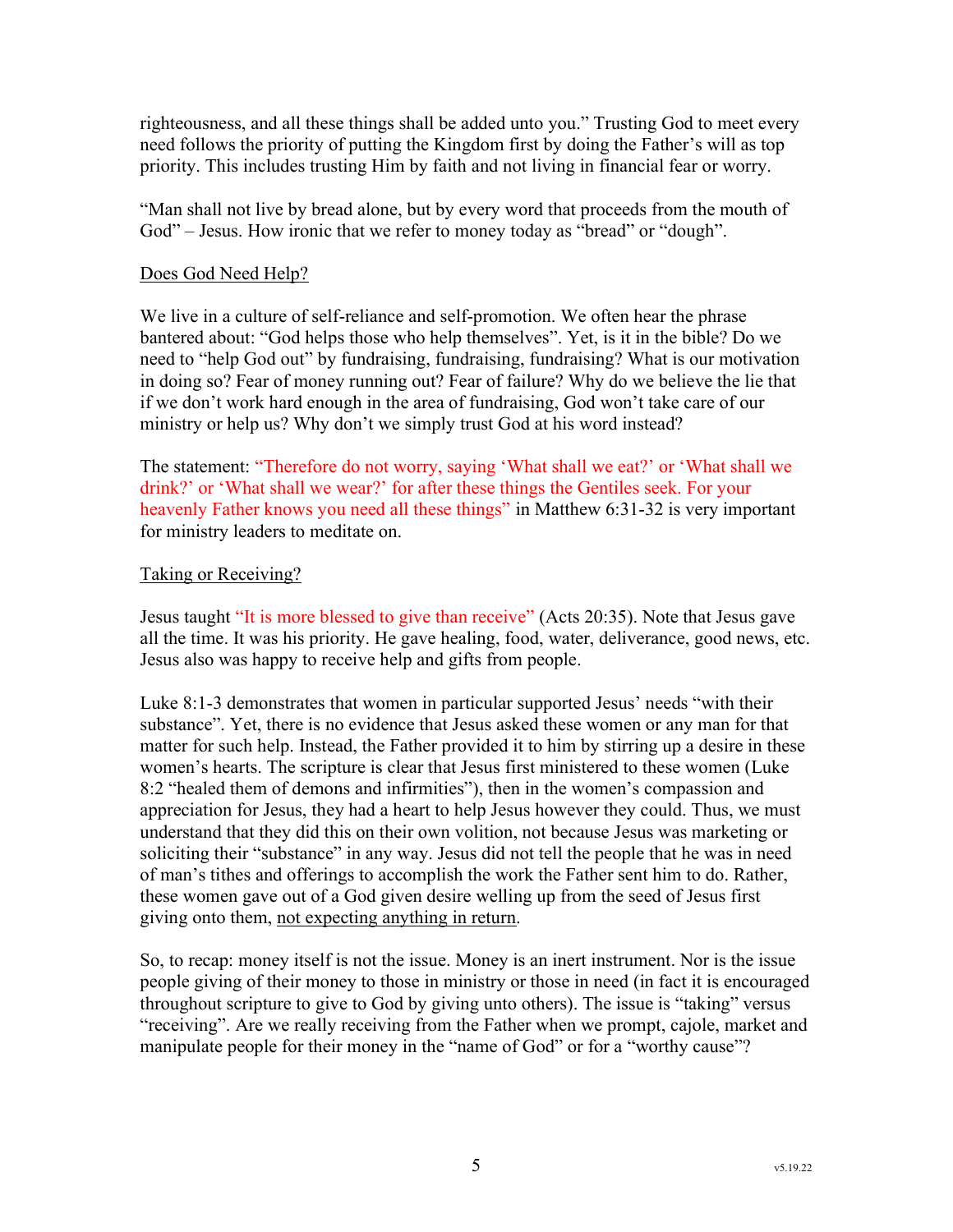### Money and Man Not the Only Way

Also keep in mind that money from men is not God's only answer to meeting our needs. God sometimes uses men (e.g., King Cyrus – Ezra 1), but sometimes He uses His creation (fruit in the Promised Land), and sometimes He does it supernaturally (gold coin in fish's mouth – Matt 17:27).

Jesus said "Seek and you shall find. Ask and it shall be given." (Matt 7:7). Was Jesus speaking of asking man, or asking God? It is clear that Jesus is speaking about asking the Father, not asking man, for he also said, "Ask my Father for anything in my name and you shall have it" (John 16:23).

God, as He sees fit, does not just provide through money or natural means, but also supernaturally (e.g., feeding of the 5000  $& 4000$ , Elijah's ravens, manna, quail, water from the rock, 153 fish – John 21:11, etc.). Note: such supernatural provision was not through the benevolence of man. We have lost much of this inheritance in the Church.

Finally, we know with certainty that money will fail, but God never will (Matt 24:35). In fact, many times throughout history, money has failed (Rome 270AD, Egypt during Joseph's famine, Germany 1923, etc.). This will happen again, possibly during our lifetime. With that in mind, in whom do we want to place our trust? Mammon or God?

The key is this: ask God for help and let Him answer in His best way. Don't put restrictions or limitations on God. Don't think that the only way to achieve something for God is with money. "No money, no ministry" is a lie. If we believe this lie, we are serving Mammon.

#### God's Conviction vs. Man's Manipulation

The disciples responded to the Apostles and the people's needs by the conviction of God (women supporting Jesus – Luke 8:3; disciples laying their possessions and proceeds at the Apostles feet – Acts 4:35). No biblical evidence exists that early church leaders solicited people to give to their own ministry's needs.

In fact, Paul explained this issue at length with regard to the Corinthians, who, while they were generally wealthy, had issues with coveting/worshiping money (not unlike we do today in the U.S.). Paul bent over backward so as not to ask for, nor even receive a gift from the Corinthians for himself or his ministry team. He specifically discusses denying his God given right of an Apostle/Teacher (1 Cor. 9:12) to receive such gifts. Instead, he relied on help from God through others (Macedonians voluntarily gave in their poverty without solicitation) and tent making for both he and those in his ministry. When he did work with the Corinthians in their giving  $(2 \text{ Cor. } 8\&9)$ , it was for other's sake not his own. He also made clear giving was to be done out of a cheerful, willing heart, not one of "grudging obligation" (2 Cor. 9:5).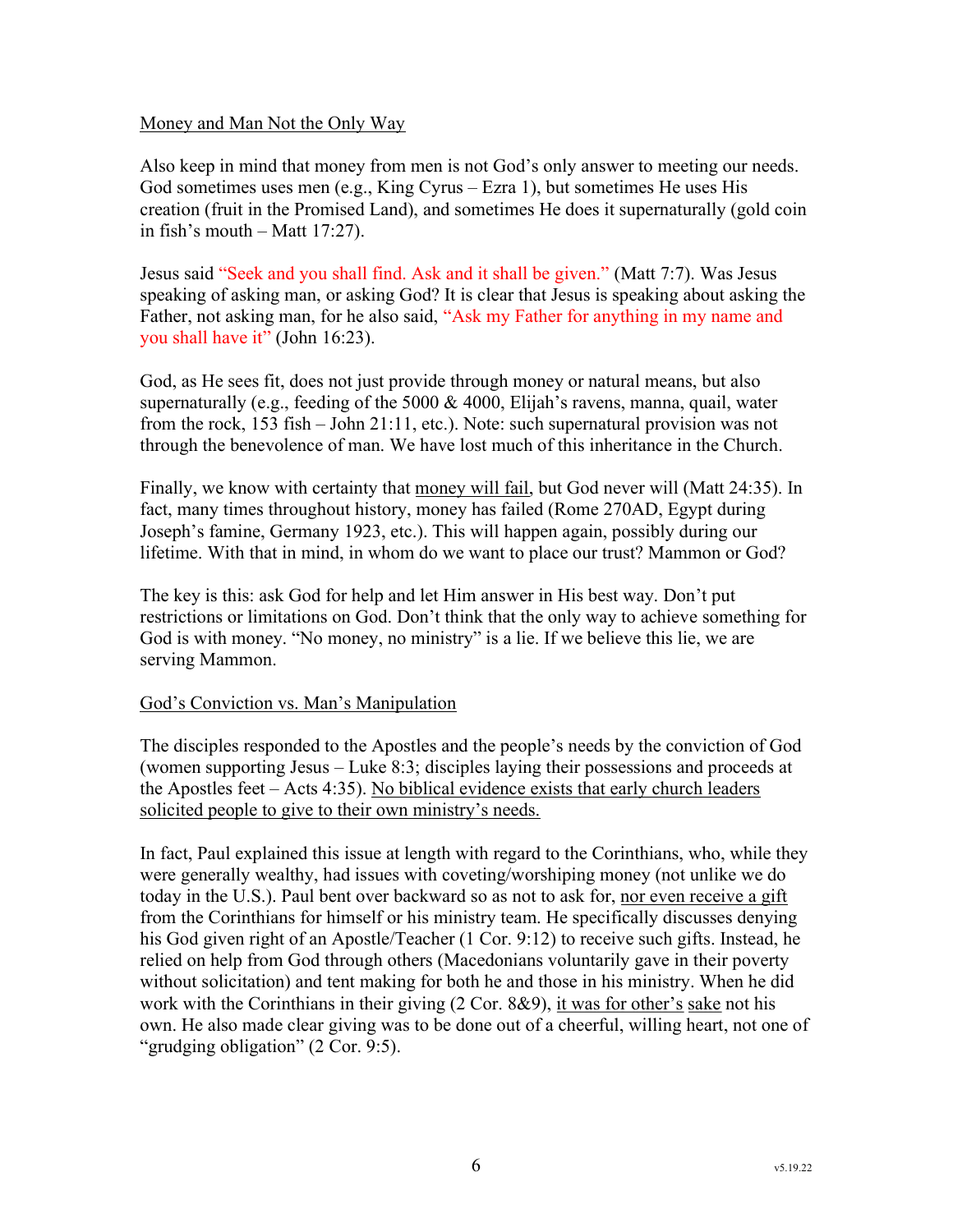What can we learn from this study?

- 1. It is better to give than receive
- 2. Ask God for help first, not man (Jesus meant what He said in Matt 6:33)
- 3. God can provide, with or without money (supernaturally or naturally)
- 4. Ministries should give despite their own poverty/needs (like the Macedonians)
- 5. Ministering to people is always God's priority, not soliciting their money
- 6. If you fundraise, do so for others rather than yourself (Paul in Corinth)
- 7. Difference between communicating a need vs. soliciting money (heart issue)
- 8. Our ministry "needs" are not always what the "Father is doing" (John 5:19)
- 9. Our "needs" may need to adjust to God's provision (e.g., budgets, buildings)
- 10. Integrity around self-interest (does fundraising benefit us personally? e.g., salary)
- 11. Integrity around self-promotion (the first shall be last and the last first)
- 12. Safeguarding free-will (no-manipulation policy Holy Spirit led, guilt-free)

#### Serious Issues in Ministry Fundraising Today

Today, the definition of a ministry is to do something or give something to help people in Jesus' name. For example: to feed the poor in a 3rd world country. Or evangelize the lost. Or, to train and equip the saints. These are all good and noble.

The issue comes when we turn to worldly non-profit wisdom and put in place sophisticated systems and processes to knock-up people of means to fund the ministry through donor dollars and donation drives. We rationalize that this is God's method for today (since almost every major ministry does it), but how could it be God if it relies so heavily on our own strength?

Objectively and frankly, many ministries view donors primarily as a means to an end. Why? Because of the corrupting influence of money. The importance of money is so elevated it has become like water, air, or life blood – necessary for survival. As such, money becomes Deified - whether we admit it or not - because it is widely understood to be essential (mission critical) in large modern ministries. Aggressively soliciting funds is therefore justified, because doing good grants a license to ask man for money "in God's name" instead of asking God alone. Part of the twisted truth is that simply asking God alone (prayer) is viewed as not putting in enough effort - since we have an obligation under God to work hard to get that money for Him. God understands. No! That can be part of the lie. We solicit, utilize mass marketing techniques, throw splashy fund raisers to woo donors into giving. We play on their heart strings and generosity in front of others. But, what about their souls? Isn't it a concern for us that even unbelievers can smell the stench of Mammon when observing many Christian ministries and their fundraising techniques and focus?

Instead, ministries should be ministering and giving to all people. That is to say we should be ministering as much to the donor as to the poor and leaving all solicitation to the Holy Spirit (who is a gentleman and won't force anyone anyway). We should truly be spiritually serving those who supply resources, just as we do with anyone else who is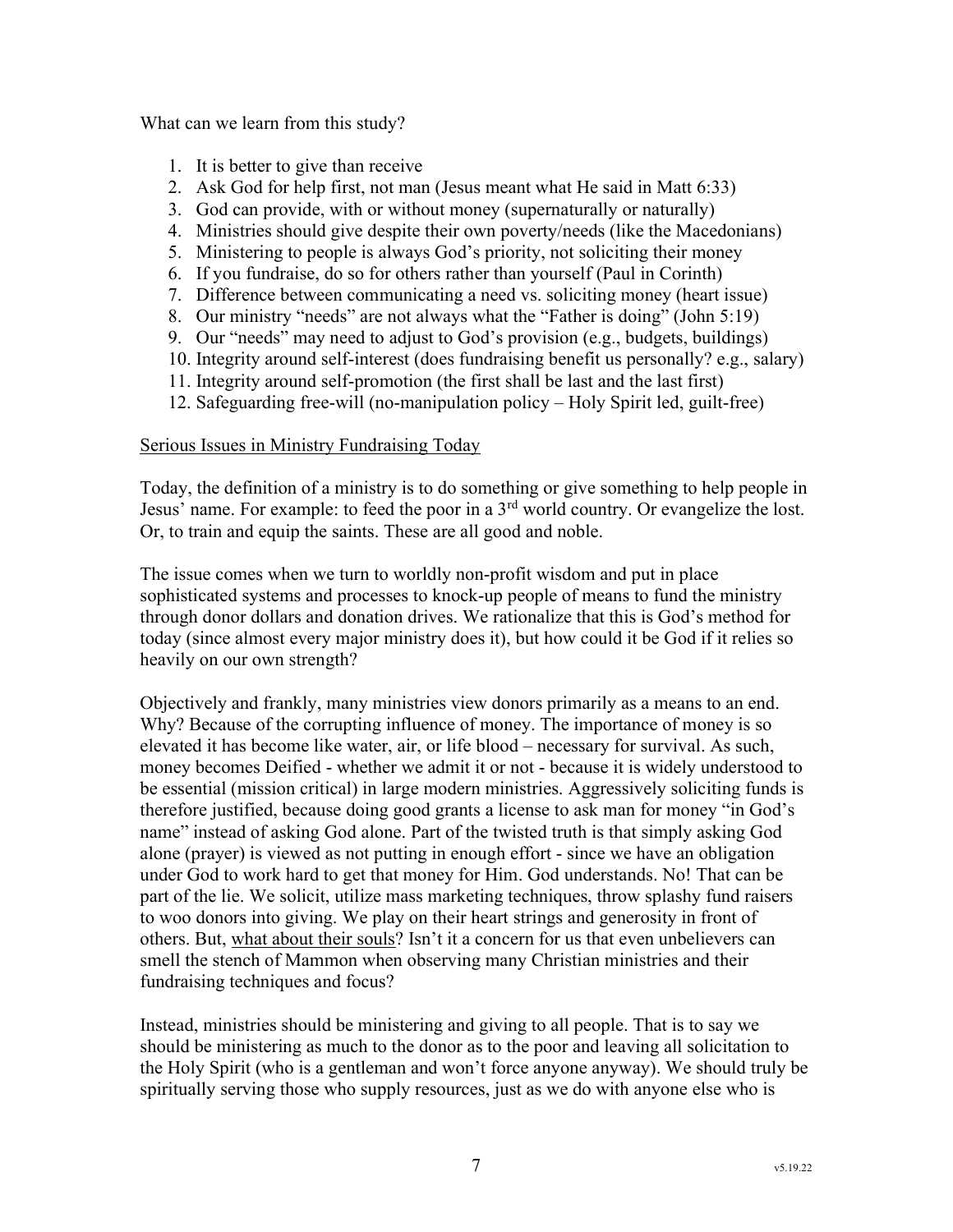served in the ministry. We must resist the temptation to see wealthy people as sugardaddies and instead view them as souls in need of redemption and partners in the Kingdom work. Even the terminology "ministry partner" is abused today. It has become code for "money man" - the very substance that makes everything go. Without money of course, our good ministries will be forced to "shut our doors". We must ask ourselves: Who are we serving?

### Stumbling Block

Why also is this such a problem in God's sight? It is a potential problem not only of corruption in the heart of the minister or ministry, but also a trap for the donor. If a donor's value is chiefly reinforced as "money man", it quickly justifies whatever worldliness is required in making that money. Ministries "look the other way" and are little concerned with how this money is being made. As long as things are funded, "God's work" continues. However, the donor's primary identity in money instead of in Christ is reinforced, which is wrong.

The implied message of "we do the ministry" and "your ministry is to make money" is problematic for two reasons. First, we are all called by God to ministry. There is no sacred - secular divide in the Kingdom. Second, there is no such ministry as "money making". Money is an inert tool. In Christ, business and wealth is about people and eternal riches, not about making money as the priority. Businesspeople should be as concerned with changing people's lives in Christ as any other ministry – in their own business dealings – not just through a donation. But today, this dysfunctional relationship distorts these truths and leads to trouble.

#### Money Raising Techniques

The idea of non-profits soliciting man for "their share" of the shrinking benevolence pie by utilizing competitive marketing techniques, even appealing to people's: pride, shame, ego, guilt and vanity (to be "seen" in front of others as generous, guilt-trip people into giving, mass phone calling for donations, mass mailings for donations, plaques of recognition, society functions, ply them with liquor, pleasure them with activities, etc.) will ultimately fail as it all appeals man's flesh rather than trusting the heart of God. These worldly techniques have worked to some extent in times of "bull markets" and material prosperity; but how well will they work in times of our own troubles, "bear markets", and unemployment? The history of man demonstrates that worldly generosity dries up quickly.

In contrast, true Kingdom builders will always have a heart for supply-lining God's ordained work. They do not need to be begged. They do not need to be manipulated into giving. They do not need to be entertained. They will not give based on the "squeaky wheel gets the oil" technique. They give as the Spirit of God leads.

Warning to those soliciting funds: Do not cause men to sin by tempting them to please man "in the name of God" instead of being led by the Spirit.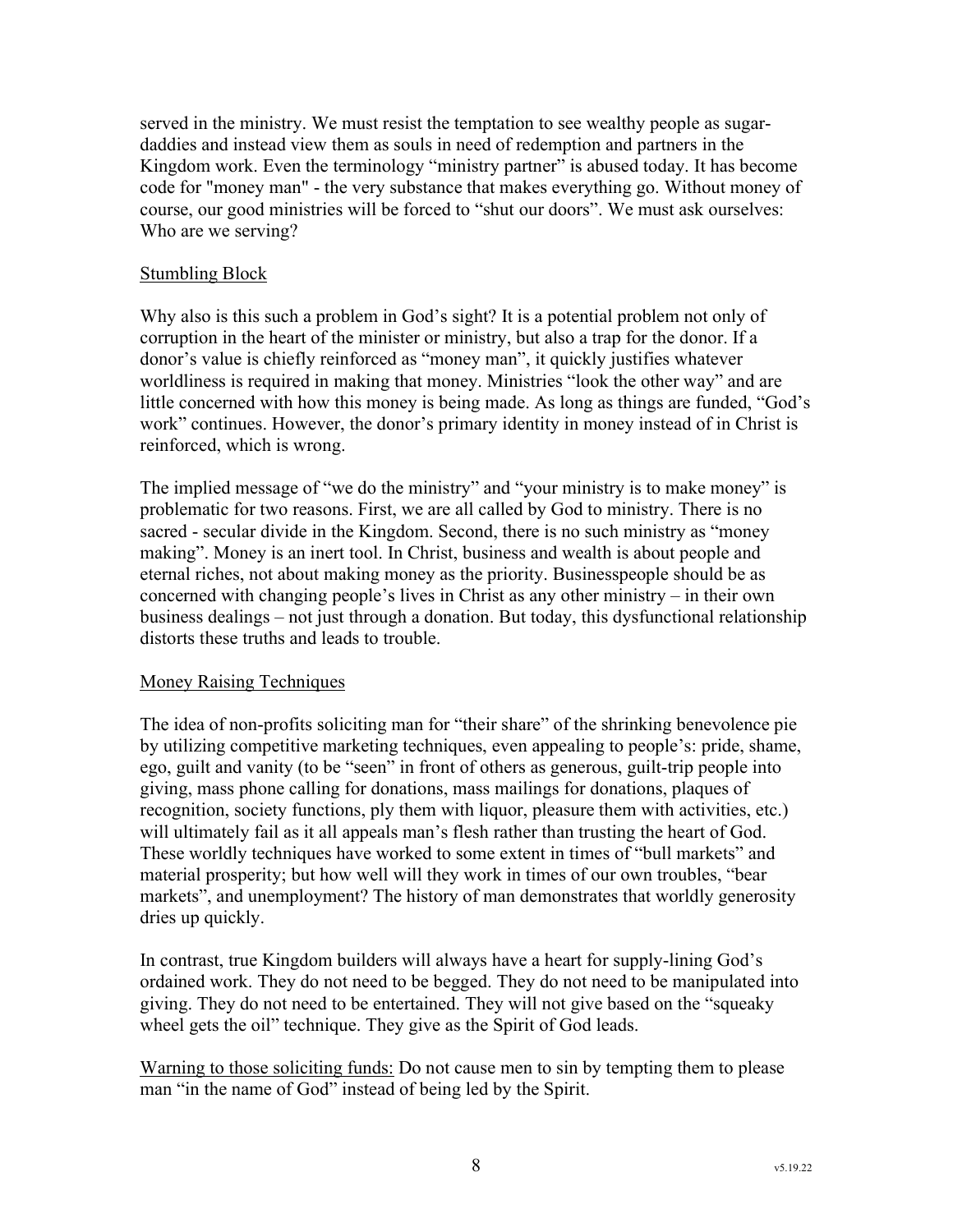# Pagan Sacrifice Masquerading as Faith

One trap is when ministries confuse faith in God's will with faith in their own plans, desires or wants. The bible has outstanding truths, such as: "God loves a generous giver" and "May you prosper and be in health even as your soul prospers" and "Give and it will be given unto you". However, the idea behind these promises from God is that He gives them to us out of His graciousness. It is not because we have earned something through a conjured-up sacrifice to get what we want.

Meaning this: if a ministry or church tells their donor audience: "God wants you to give into this good soil and if you do, God will bless you." This can become a set-up and a trap. If a giver thinks, "hey this is my lottery ticket – if I just give to this ministry, I will then get money somehow that solves all my problems". This is "give to get" and is not God. God is not an ATM. Deposit \$10 here and take out \$100 there. "All you need is faith!" No, that's not faith in what God wants, that's witchcraft to get what I want.

Or, how about this situation: "God commands you to give, so, if you aren't tithing right now, this is your opportunity to get right with God". So, a donor feels guilt-tripped that they are not serving God unless they give to that particular ministry right now. Says who? This too can become a trap and manipulation of the devil through GUILT. God is a gentleman, and he gives us free will. The bible says that the Holy Spirit has written the law on our heart. Also, that the Holy Spirit is the one who convicts us of our sin, not from man's manipulative techniques.

Whenever we mix teaching "in Gods name" with meeting our own needs or objectives, there is a conflict of interest. How often do teachings on tithing and giving ramp up in ministries or churches when the coffers are low?

However, sometimes in ministries' desperation (and feeling their own "guilt-trip" of not working hard enough), scripture is interpreted to suit man's desires (Satan's), not God's. So, in these and other examples - at best we are cutting corners, at worst we grieve the Holy Spirit - acting as the money changers did in the temple court, raising the ire of Jesus, who overturned their tables.

What does the bible and history teach us of pagan sacrifice? How is pagan sacrifice different from Godly sacrifice? The difference is simple - the former helps take care of ourselves (we maintain control by making the sacrifice), the latter is obedience unto God (He is in control, we obey His command). When a Molech worshipper wanted something, they sacrificed children to appease "the gods". When a Baal worshipper sacrificed something, they did so in order to get the rain, the crops, the sex they desired for their survival and pleasure. So, the pagan method is simplified to this: when I want something, I sacrifice something. Paganism cuts out relationship. The gods can only be appeased.

This is in stark contract with our friendship with God. God says, if you love me, obey me and trust me. I will take care of you. Don't worry. Do what I ask you to do for me. Don't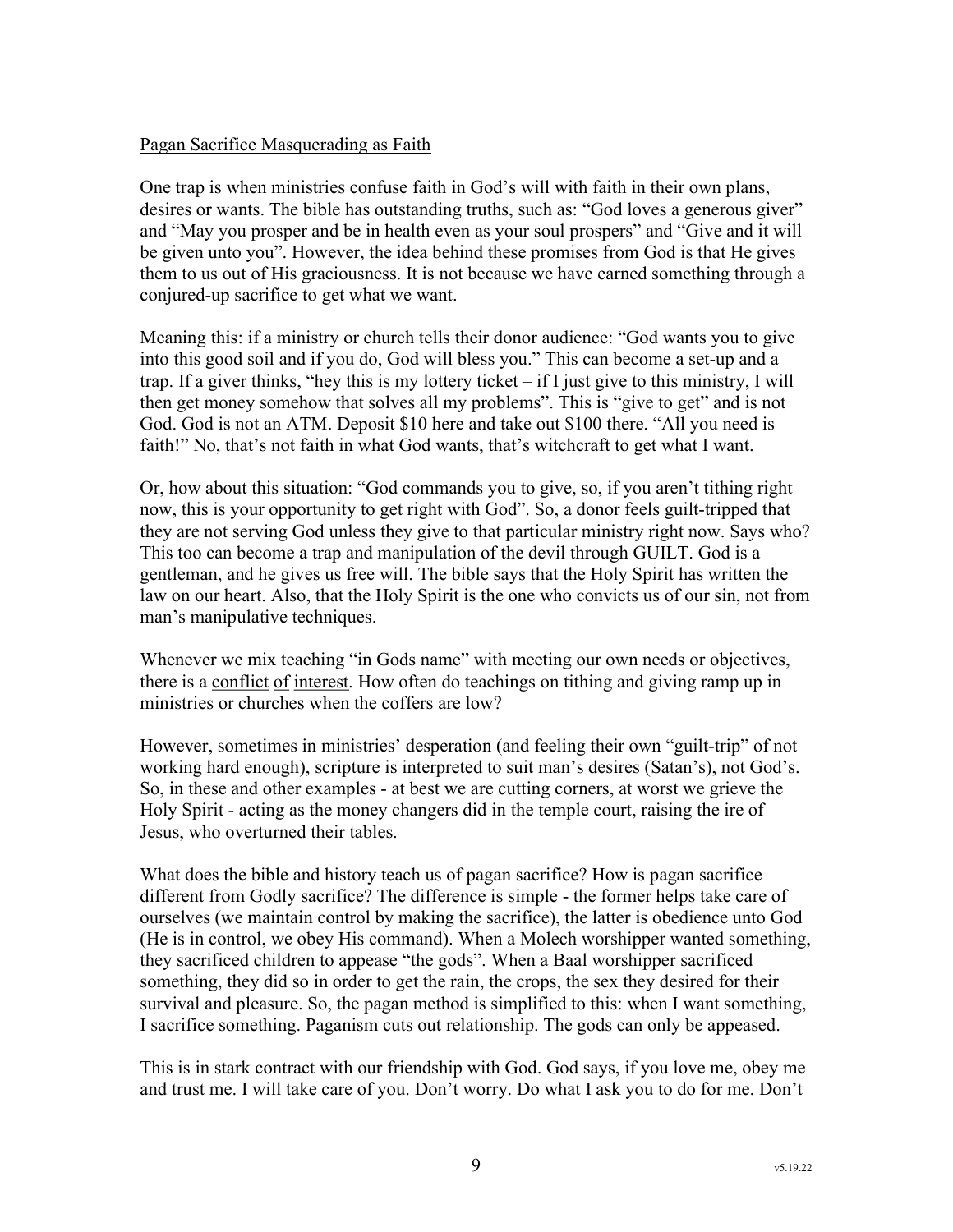try to save yourself, mollify your own fears, or fan your own lusts. Trust in God and God alone. He is a good God and a gracious God and a longsuffering God. God does not respond to appeasement, but rather Blood-washed holiness, justice, clean hands and a pure heart. "I desire mercy above sacrifice".

# Ministering to Donors vs. Exploiting Them

On of the great exchanges of the Kingdom is through giving being better than receiving. Ministries that model this are focused on visiting donors and churches by giving testimony of what God is doing, providing spiritual food, and ministering to people's needs. This is inspiring and also a bringing of good news. Instead of looking at donors as "lamb chops" lying in wait to deliver the punch line of "please give", ministries should rather see people of means as "sheep without a shepherd" – for that is what they often are – people in desperate need of spiritual sustenance.

Ministries must get their hearts in order when dealing with rich people. It is better to give the rich man spiritual sustenance: healing, discipleship, and teaching vs. just taking their donations to help others. Yes, it is good for them to give as well, but from the ministry's perspective, it is better to give donors something spiritual as a priority of their ministry rather than just taking money from them. In our heart of hearts, is this true? It cannot be lip service only, but a heart condition.

In essence our heart should be something like this: God will provide for me, my family and this ministry – it might be through you, someone else, or something else. My job is to give you the good news of Jesus. To encourage you, build your faith, share the miracles God is doing, etc. If you want to give, that's between you and God. I am not here to solicit your donation, but rather deliver spiritual sustenance to you.

Rev. Harold Bredesen (a founding father of the Charismatic movement) had a wonderful testimony on this very issue. From his book Yes Lord! (p45.) Harold reports a heart searing question from his mentor: Dr. Samuel Shoemaker, Calvary Episcopal New York. Harold was explaining how much money he had raised for the World Council of Christian Education from many wealthy and famous businessmen, royalty and dignitaries. Dr. Shoemaker looked him in the eye and with an awesome authority asked: "What exactly are you doing for these men spiritually?" Harold knew in that moment that while he had raised incredible sums of money for a "Christian" cause, he had failed God.

#### Burnout

The notion of non-profits having to work harder to raise less money in a difficult economic environment will also ultimately fail. Leaders will burn out, believing the lie of the enemy that they "aren't doing enough" to help their God given ministry (i.e., fundraise, fundraise, fundraise).

 $\triangleright$  Is it God's intention that ministry leaders spend a large portion of their time "fundraising"?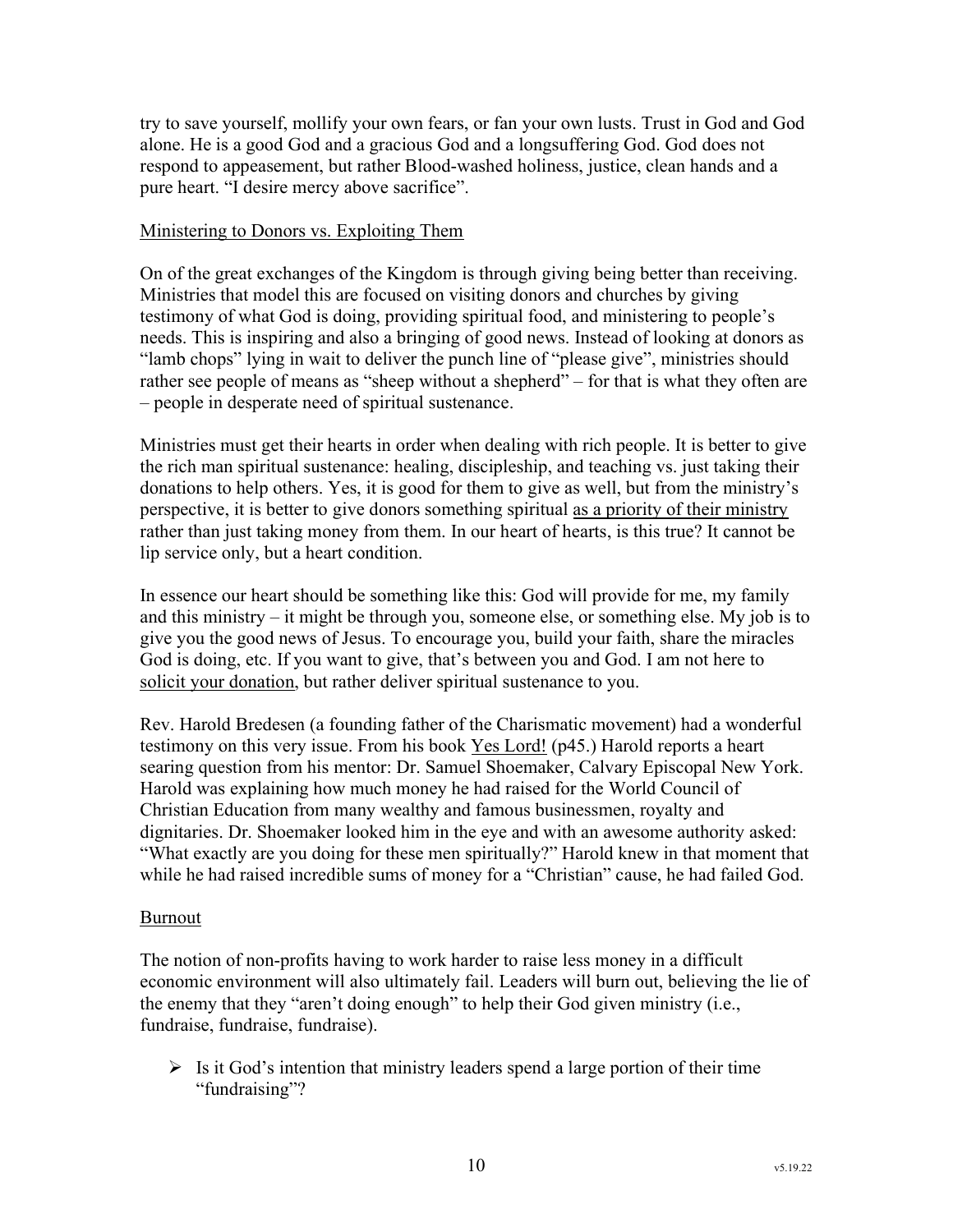- $\triangleright$  Is it God's intention that the priority of any ministry is "fundraising"?
- $\triangleright$  In your ministry, has God ever provided for natural needs supernaturally (like with the fish and the loaves or Peter's gold coin?)

If the answer to any of these questions is "no", where have we gone astray? Why are we acting "like the Gentiles do"? Where are the supernatural miracles of provision we see in the Bible?

# **Conclusions**

Ultimately, prayer, even fasting - asking for God's help - will see provision in the times to come. Instead of first, last, and always "asking people for a donation" we will instead "ask Jehovah Jireh" and he will meet our needs as outlined in Matthew 6. Yes, God will indeed use people, but He can and will also provide through other miraculous and unusual means. The people God sends to us should gladly give without being prompted. Ultimately this will be far more satisfying and bountiful, as we truly will be living a life of "the blessing of the Lord makes one rich, and He adds no sorrow to it." -Proverbs 10:22

Sometimes our ministries' "needs" and "wants" get confused. For example: "We have to meet the budget" or "We need that building to accomplish the work of Jesus", but maybe not – maybe we "want" that building for our own reasons such as prestige, perceived success, and/or comfort. Maybe our budget is just that – ours - not simply trusting in God's provision.

If, for example, it is God's will for use to receive a new building, let's work with God in seeking His will and trust that God can and will provide, in his timing. We don't need to "help God" by pressing men for money. We must not call something "God's will" when it is mixed with the desire of our flesh. We must all go through "reprogramming" (renewing our minds in Christ) to take out all worldly notions during the coming times of shaking and economic difficulties.

Challenge question: how many ministries tithe and give offerings to God's work outside of their own domain/control/interests? Remember the principal of giving and seed sowing. We are not to be cesspools of our own needs being met, but to instead be streams of living water. We should give in all ways, not just by giving through the narrow definition of our official ministry capacity. Putting the Kingdom first often means putting other's needs first (the Macedonians giving in their poverty and the widow's mite are but two examples).

Many ministries built with temporal materials, and/or on the pride and pleasing of man will fail. But ministries build with eternal materials bearing God's true heart will prevail. They will prevail only by the divine hand of God; not by the strength of the economy, nor by the strength of our right hand, nor by wealthy benefactors who want to be doted upon, etc.